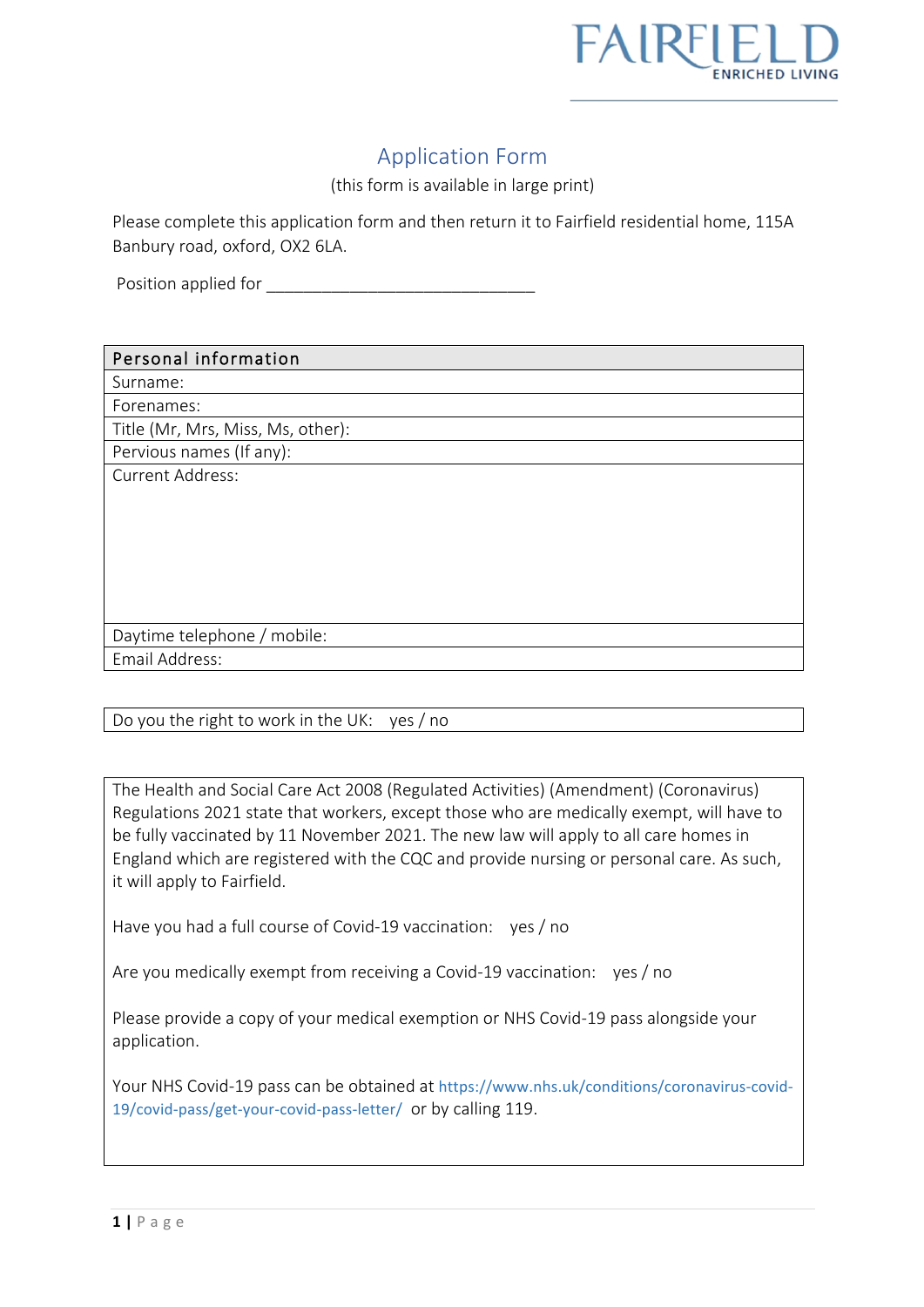

### Education /qualification / life skills

#### Employment history

please give details of your last 3 last jobs, beginning with you current or most recent. Any relevant posts held before then may also be mentioned.

### Employment 1

Name and Address of Employer:

Employment Dates:

Job Title:

Description of Duties and responsibilities: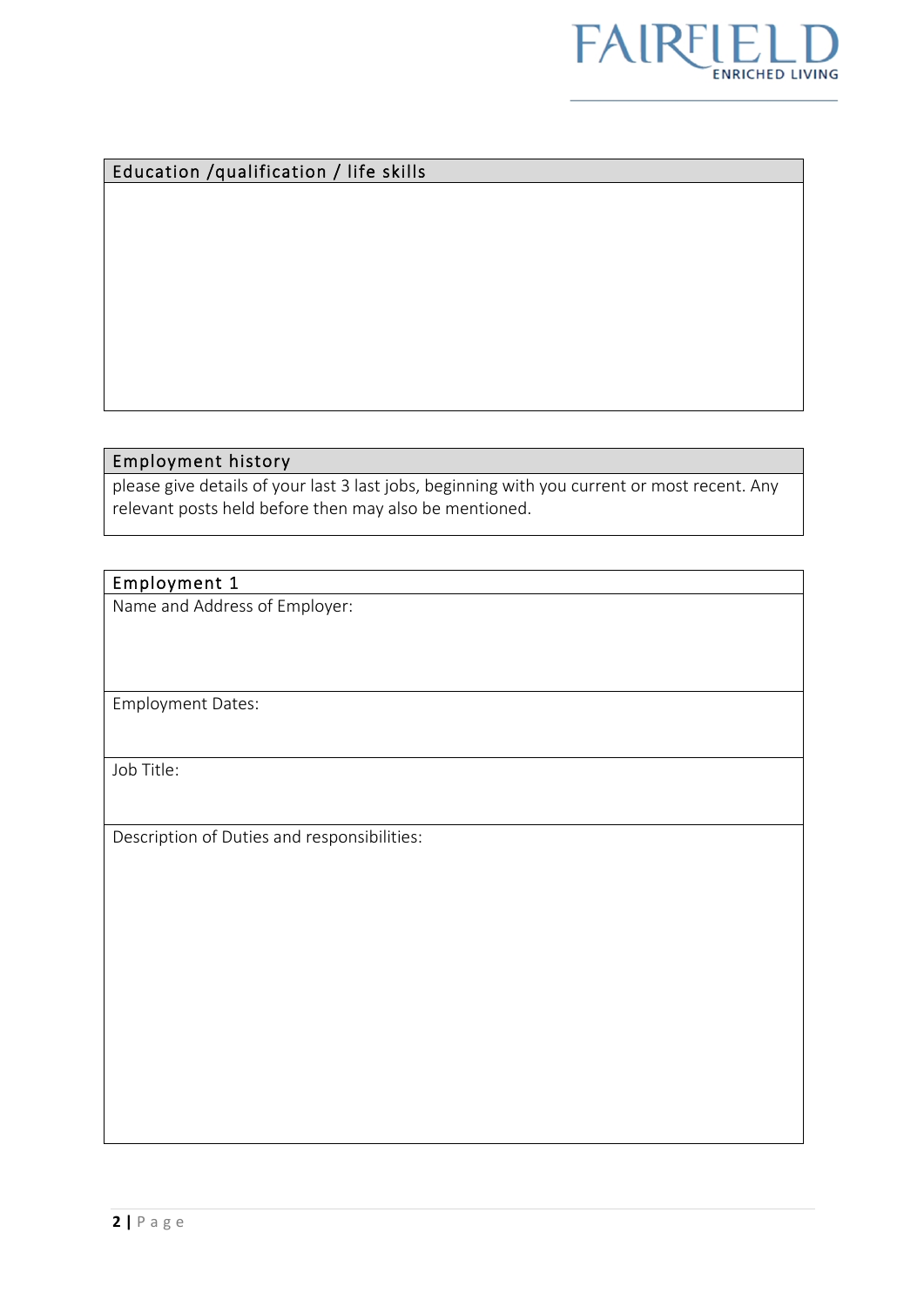

## Employment 2

Name and Address of Employer:

Employment Dates:

Job Title:

Description of Duties and responsibilities:

### Employment 3

Name and Address of Employer:

Employment Dates:

Job Title:

Description of Duties and responsibilities: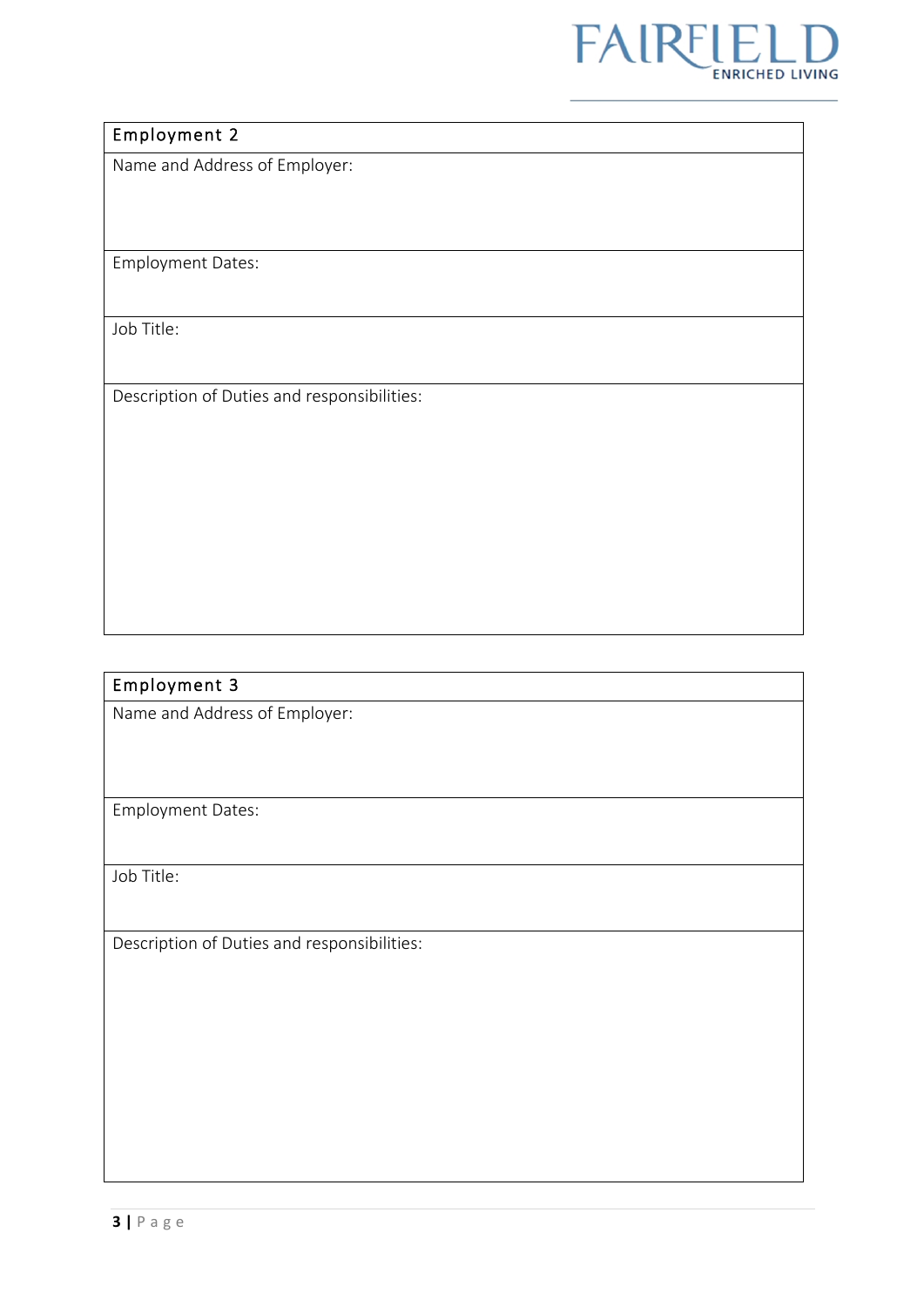

Other Information, including any gaps in employment history:

#### Further details

Please use this space to say why you are interested in the post for which you have applied, why you believe you are the best person for the job and provide any other information that may assist your application.

How many weeks' or months' notice do you need to give your current employer?

If you are disabled, please give details of any special arrangements or adjustments you would require to attend an interview.

What are your pay expectations?

#### Referees

Please give details of two referees, one of whom should be you current employees or, if this is an application for your first job, your schoolteacher or higher/further education lecturer. The other should not be a relative or contemporary.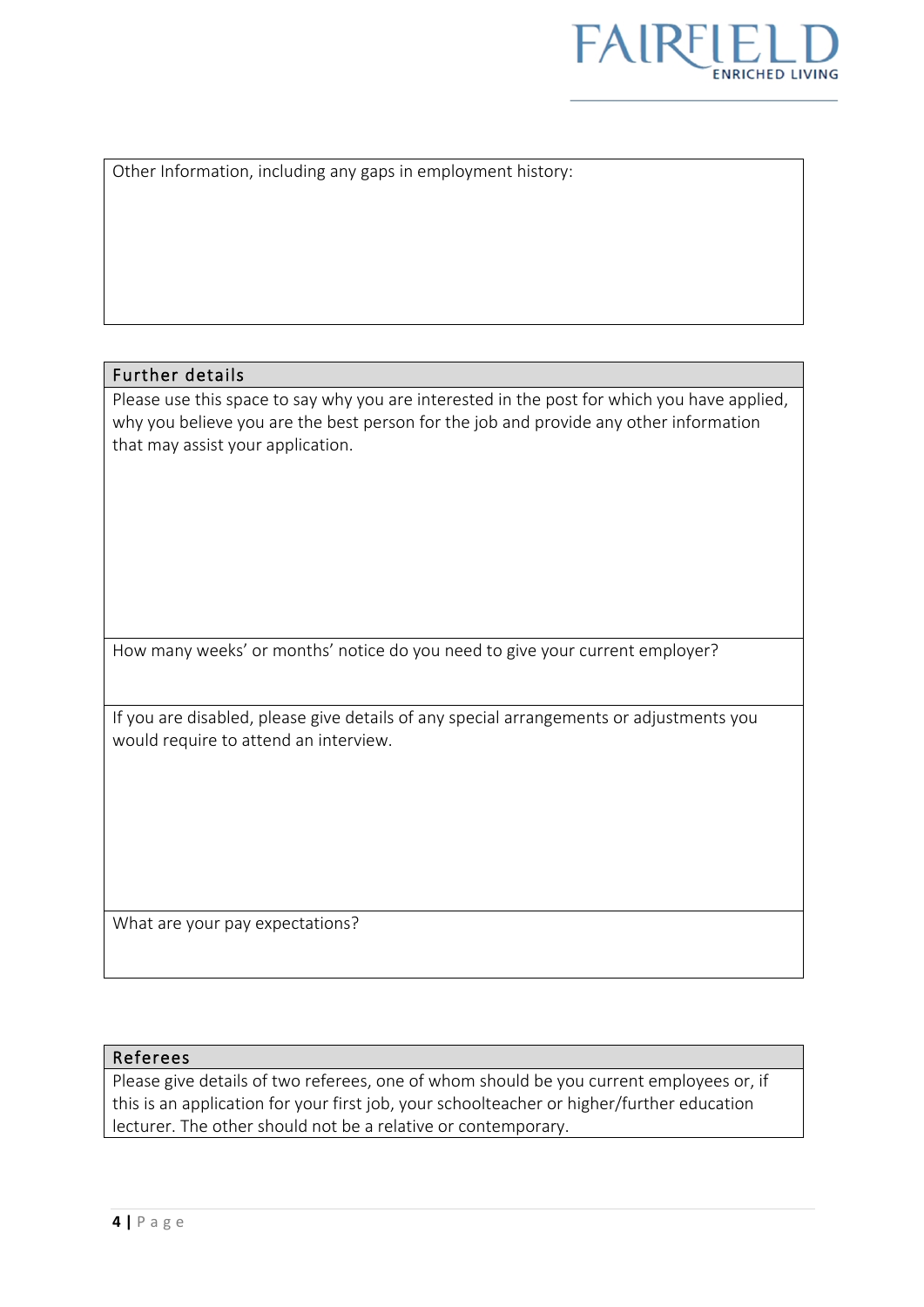

| $1st$ Referee  |
|----------------|
| Name:          |
| Job Title:     |
| Address:       |
| Telephone:     |
| Email Address: |
|                |
| 2nd Referee    |
| Name:          |
| Job Title:     |
| Address:       |
| Telephone:     |
| Email Address: |
|                |

#### Rehabilitation of offenders Act 1974

The amendments to the Rehabilitation of Offenders Act 1974 (Exceptions) Order 1975 (2013 and 2020) provides that when applying for certain jobs and activities, certain convictions and cautions are considered 'protected'. This means that they do not need to be disclosed to employers, and if they are disclosed, employers cannot take them into account.

Do you have any unspent conditional cautions or convictions under the Rehabilitation of Offenders Act 1974? (Y/N)?

Do you have any adult cautions (simple or conditional) or spent convictions that are not protected as defined by the Rehabilitation of Offenders Act 1974 (Exceptions) Order 1975 (Amendment) (England and Wales) Order 2020? (Y/N)?